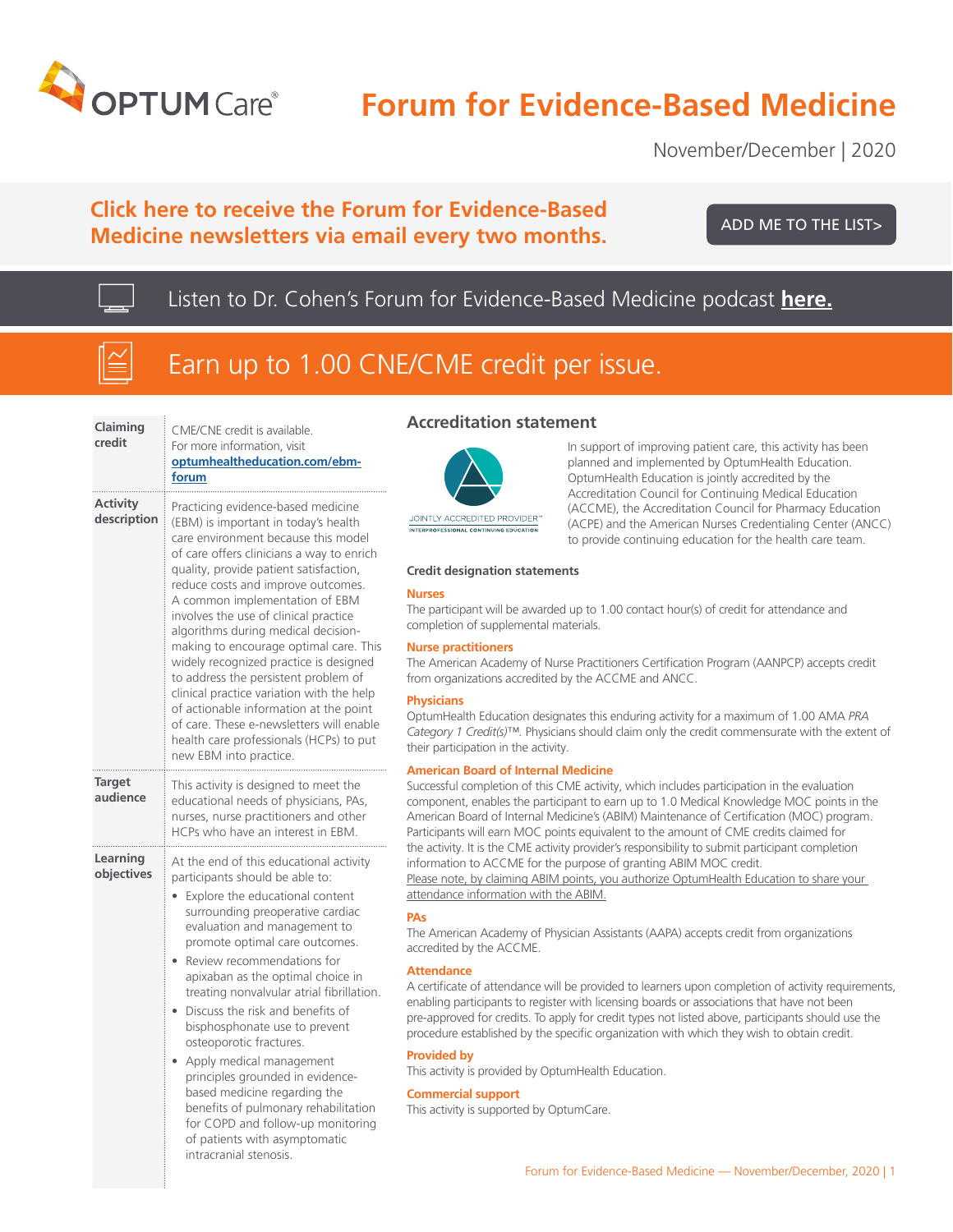# EDUCATIONAL FORUM EDUCATIONAL FORUM

# **Preoperative cardiac evaluation and management**

Optimal perioperative cardiac management continues to evolve. A recent JAMA review highlighted the relevant literature for both preoperative assessment and perioperative management.<sup>1</sup> This review was supplemented with additional new studies where appropriate. Approximately half of the patients undergoing elective surgery have cardiovascular risk factors and about a quarter have a prior history of atherosclerotic cardiovascular disease. Across all noncardiac surgeries on U.S. adults, the overall combined rate of perioperative death, myocardial infarction, or stroke is 3%. The goals of the preoperative assessment and perioperative management are to reduce this risk.

**Evaluation of potential coronary artery disease.** There are five scenarios where the patient's underlying condition causes the perioperative risk to be very high. Therefore, in these situations, nonemergent surgery should be held pending consultation with cardiology. These include:

- Acute coronary syndrome
- Acutely decompensated heart failure
- Severe aortic stenosis
- Unstable tachyarrhythmia or bradyrhythmia requiring immediate therapy
- Recent placement of a coronary artery stent

Assuming none of these to be present, the preoperative evaluation then moves to looking at the risk of major adverse cardiac events (MACE) as a function of the type of surgery being performed. These can be divided into three categories:

- Low-risk procedures (MACE risk of <1%), including ophthalmologic surgery, cosmetic surgery, arthroscopic surgery and mastectomy
- Intermediate-risk procedures (MACE risk of 1–3%), including orthopedic, GU/GYN, ENT, general abdominal and neurosurgical procedures
- High-risk procedures (>5% MACE risk), including vascular, thoracic and transplant surgeries

**Low-risk procedures.** Patients undergoing low-risk procedures do not require a preoperative evaluation or an ECG. A recent study of unnecessary ECGs prior to cataract surgery showed that as a result of the pre-op ECG being performed, these patients incurred additional downstream costs of consultation and testing that averaged \$1,700 per patient and had no positive impact on outcomes.2 The excess cost to Medicare was \$35 million.

**Intermediate- and high-risk procedures.** For intermediateand high-risk procedures, the next question becomes whether there is a role for preoperative ischemia testing. To start, the revised cardiac risk index (RCRI) should be calculated. Using the RCRI, one point is assigned for each of the following: ischemic heart disease, cerebrovascular disease, heart failure, insulin-dependent diabetes, chronic kidney disease (serum creatinine level

≥2.0 mg/dL), and high-risk surgery (intraperitoneal, intrathoracic, or vascular). Those with a score of zero have a very low perioperative risk of MACE and may proceed to surgery. For those with a score above zero, patients who are able to walk up a hill or climb two flights of stairs (4 METS of activity) without cardiopulmonary symptoms do not require ischemia testing and may proceed to surgery. In patients who have poor functional capacity and can't achieve this level of exertion, it is controversial as to whether to perform ischemia testing. The controversy stems from the fact that coronary revascularization prior to surgery in patients with abnormal ischemia tests has not been shown to improve perioperative MACE rates. Additionally, a recent study looked at over 36,000 patients with an RCRI score of one or higher who had a stress test prior to elective knee surgery and compared them to matched controls who did not undergo stress testing. The perioperative MI and cardiac death rates in both groups were statistically identical.3 Routine coronary revascularization is not recommended before noncardiac surgery to reduce perioperative MACE. Thus, the reason to consider ischemia testing is if an abnormal outcome would change the decision to have the surgery, or materially change the perioperative medical or surgical management of the patient. For this group of patients, ischemia testing may be considered, and cardiology consultation obtained. Coronary computed tomography angiography (CCTA) alone is not recommended as a replacement for ischemia testing but CCTA with fractional flow reserve (FFR) could be considered as an alternative to ischemia testing in this setting.

**Preoperative echocardiogram.** The evaluation of left ventricular function is not routinely indicated. It should be reserved for suspected moderate to severe valvular disease in patients who have new signs or symptoms or have not had their valvular disease assessed within the past year. Treatment of severe valvular disease should be considered prior to elective surgery.

**Preoperative measurement of BNP levels.** This is an area of emerging interest as there have been several studies correlating postoperative MACE with preoperative BNP levels. A recent study prospectively looked at pre-op NT–proBNP levels in over 10,000 patients in nine countries.<sup>4</sup> Providers caring for these patients were blinded to the levels. Patients with elevated levels were placed into three groups and had the following rates of the primary endpoint of perioperative vascular death or MI:

- 100-200 pcg/ml: 12%
- 200-1,500 pcg/ml: 20.8%
- $\bullet$  >1,500 pcg/ml: 37.5%

*(continued on page 3)*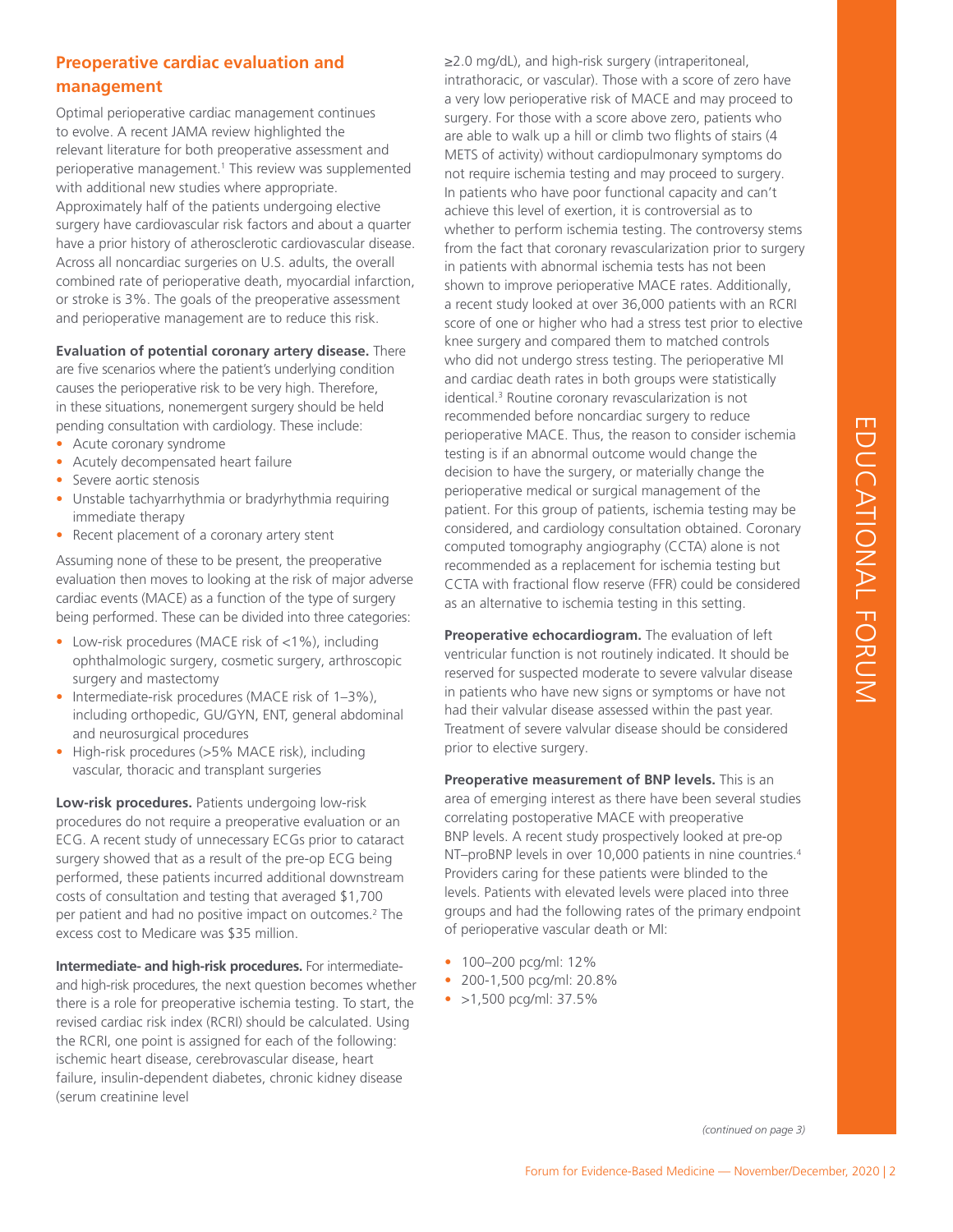A similar meta-analysis of individual patient data from 18 prospective observational studies looked at preoperative BNP levels greater than 92 pg/mL or NT–proBNP levels greater than 300 pg/mL. These elevations were associated with increased risk of death or myocardial infarction at 30 days (21.8% in those with elevated levels versus 4.9% in patients with BNP below these levels).<sup>5</sup> The Canadian guidelines now recommend preoperative BNP measurement in patients in three circumstances: over age 65, having an elevated RCRI, or having a history of CAD. This has not been adopted by the AHA/ACC guidelines. Pending revision of the U.S. guidelines, where might pre-op BNP levels be useful in changing management? On average, patients age 75 or older have a 9.5% perioperative mortality and this is not always communicated prior to surgery. One potential application of preoperative BNP measurement would be in elective surgery for those patients at high CV risk and in the frail or elderly. Identification of BNP levels which would predict a much higher perioperative mortality rate can be discussed with the patient and used to help inform their decisions around their desire for elective surgery.

### **Beta blocker and ACE/ARB use perioperatively.**

Although there are theoretical advantageous effects to the perioperative use of these drug classes, randomized controlled trials have failed to demonstrate benefits with their use, and in fact have shown an increase incidence of adverse outcomes including stroke, MI and mortality. This is likely related to the fact that these adverse perioperative outcomes are strongly associated with intraoperative hypotension and all three of these drug classes increase this risk. It is possible that initiation of beta blocker therapy one week or more preoperatively may minimize the risk of intraoperative hypotension and maintain the potential benefits. However, this has yet to be demonstrated in randomized trials.

**Perioperative anticoagulation.** Patients with nonvalvular atrial fibrillation do not require bridging anticoagulation. This also holds true for most patients on long-term anticoagulation for recurrent deep venous thrombosis or pulmonary embolus. In a trial of 1,884 patients with nonvalvular atrial fibrillation randomly assigned to either perioperative bridging therapy with low-molecular weight heparin or placebo, the incidence of arterial thromboembolism was not different between the groups, but perioperative bleeding was increased in the bridging group.6

In a study of 3,640 patients with atrial fibrillation taking a direct oral anticoagulant, stopping use of the oral anticoagulant one to two days prior to a procedure with a low bleeding risk (e.g., eye surgeries or dental procedures) and two to four days before a procedure with a high bleeding risk (e.g., orthopedic surgeries or vascular surgeries) without perioperative bridging therapy was associated with low rates of arterial thromboembolism (0.33%).7 Patients with mechanical mitral and certain mechanical aortic valves do require bridging anticoagulation with heparin. Lastly, unless the risk of coronary ischemia is significant, routine use of aspirin perioperatively is also not recommended due to an increase in bleeding risk without an improvement in MACE.

For the model of this selection and the state of the state of the state of the state of the state of the state of the state of the state of the state of the state of the state of the state of the state of the state of the **Patients with prior coronary stenting procedures.** We are commonly faced with a decision around the timing of elective surgery post coronary stent. Individuals requiring surgery within one year after PCI are at increased risk of perioperative events compared with those without coronary stents (8.9% vs. 1.5%).<sup>8</sup> Specific factors increasing the event rates include time from stent placement, the type of stent, the specific thrombotic risk of the surgery and the timing of discontinuation of antiplatelet therapy. Due to the complexity of this decision, the timing of surgery should be determined in consultation with cardiology. Guidelines suggest that elective surgery be delayed at least 30 days post bare metal stent placement and one-year post drug eluting stent (DES) placement. However, new data suggest that elective surgery may be safe three to six months post DES placement.

In summary, the goal of a preoperative evaluation is not to "clear" the patient for surgery. Rather it is to use an evidence-based approach to quantitate the specific risks to the patient based upon their medical conditions and the type of surgery that is planned. These risks should then be communicated to the patient in a shared decision-making approach. This approach should outline any preoperative testing that is indicated, as well as how this testing could impact perioperative management in order to reduce the perioperative risks. Please reference the Preoperative CV Risk Evaluation algorithm which summarizes the above approach on the next page.

*(continued on page 4)*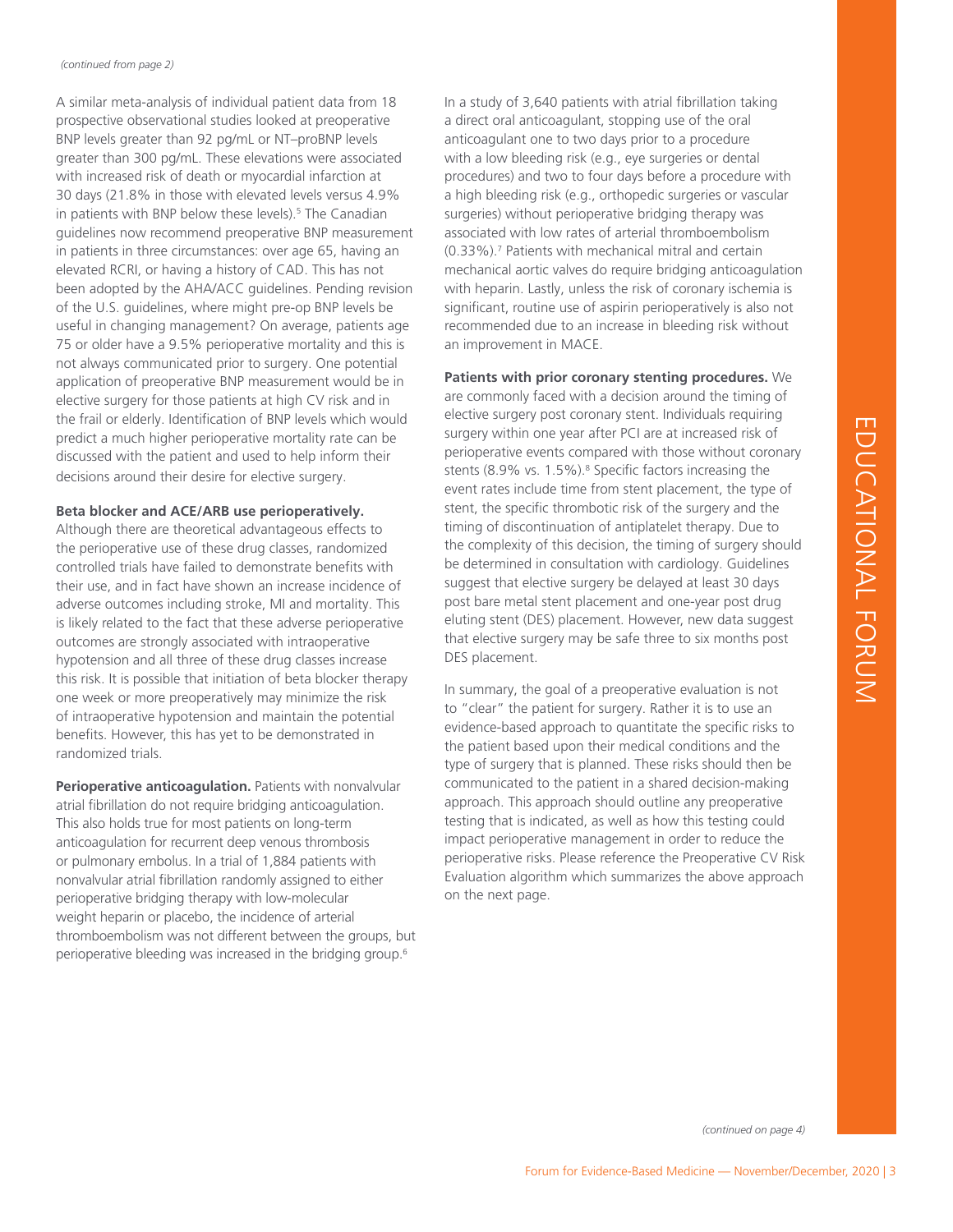# **Preoperative cardiac surgical risk assessment: non-cardiac surgery**



Fleisher LA, Fleischmann KE, Auerbach AD, et al. 2014 ACC/AHA guideline on perioperative cardiovascular evaluation and management of patients undergoing noncardiac surgery: executive summary: a report of the American College of Cardiology/American Heart Association Task Force on Practice Guidelines. *Circulation* 2014;130:2215.<br>Hlatky MA, Boineau RE, Higginbotham MB, et al. A brief s

1989 Sep 15;64(10):651-4.<br>Lee TH, Marcantonio ER, Mangione CM, et al. Derivation and prospective validation of a simple index for prediction of cardiac risk of major noncardiac surgery. *Circulation.*<br>1999;100(10):1043.

Devereaux PJ, Goldman L, Cook DJ, et al. Perioperative cardiac events in patients undergoing noncardiac surgery: A review of the magnitude of the problem, the<br>pathophysiology of the events, and methods to estimate and comm

Biccard B. Proposed research plan for the derivation of a new cardiac risk index. *Anesth Analg* 2015; 120: 543–53.<br>Cohn SL, Fleisher LA. Section editor: Pellikka PA. Deputy editors: Givens J, Saperia GM. Evaluation of car updated: July 16, 2019.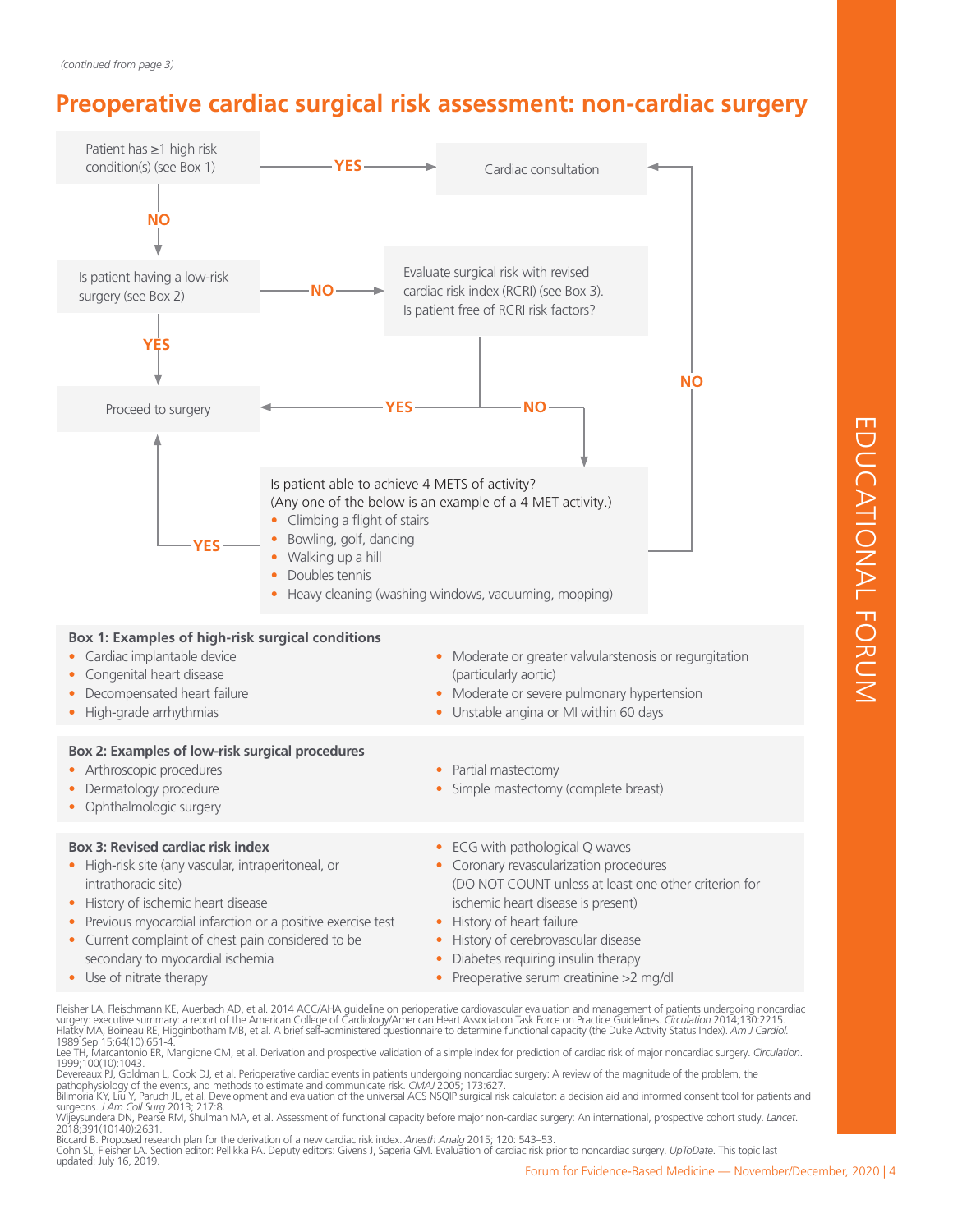# **Apixaban versus rivaroxaban: Safety and efficacy analysis in patients with nonvalvular atrial fibrillation**

Of the four available direct-acting oral anticoagulants (DOAC), apixaban and rivaroxaban are the two most frequently prescribed. Several observational trials dating back to 2012 have suggested that apixaban is more efficacious and has a better safety profile compared to rivaroxaban. Added to this body of evidence is a new study which looked at over 90,000 patients in a single commercial health plan database spanning seven years.<sup>9</sup> Overall, the apixaban group had a slightly higher comorbidity burden. After propensity matching, the stroke and systemic embolism rate was lower in the apixaban group compared with the rivaroxaban group (6.6 events compared with 8.0 events per 1,000 patient years). In the group over 70 years of age, the stroke/systemic embolism rate for apixaban-treated patients was 8.3 compared to 10.5 in those treated with rivaroxaban. At the same time, the major bleeding risk in apixaban-treated patients was 12.9 per 1,000 patient years compared with 21.9 with rivaroxaban. This reduced rate included both lower rates of gastrointestinal and intracranial bleeding.

The potential reason for the improved outcomes with apixaban may be related to its twice- rather than once-daily dosing. Anti-factor Xa activity can be used as a surrogate for the therapeutic effect of these drugs. The twice-daily dosing of apixaban allows for more stable blood levels. There is a lower peak anti-factor Xa activity possibly contributing to the lower relative bleeding risk, as well as a higher trough level possibly accounting for the relative reduction in stroke and systemic embolism. This study now adds to the available evidence suggesting improved outcomes with apixaban compared to rivaroxaban. Pending the results of an ongoing randomized head-to-head trial, apixaban should be considered the preferred agent.

# **Continued bisphosphonate use warranted: Reduced fracture risk outweighs increase in atypical fractures**

Researchers at Kaiser reviewed the records of more than one million women over 50 years of age and followed 196,129 women with bisphosphonate treatment histories from 2007 to 2017.<sup>10</sup> There was a clear increased risk of atypical fracture (atypical fragility fractures in the subtrochanteric region and along the femoral diaphysis) in women on bisphosphonates (see Table 1).

| Exposure to bisphosphonates  | Atypical fracture risk (hazard ratio) | 95% Confidence interval |
|------------------------------|---------------------------------------|-------------------------|
| Less than 3 months           |                                       | NА                      |
| 3 years to less than 5 years | 886                                   | 279-282                 |
| More than 8 years            | 43.51                                 | 137-1381                |

### **Table 1. Bisphosphonates atypical fracture risk**

This risk has been appreciated and reported in a number of studies. The risk for these atypical fractures is increased in Asians vs. Whites. However — and importantly — the reduction in risk for osteoporotic fractures of the hip and other locations far outweighed the increase in risk of atypical fractures. Even with the increased risk of atypical fractures in Asians, the highest risk subgroup, the benefits of bisphosphonates remain clear (see Table 2).

### **Table 2. Number of bisphosphonate-associated atypical fractures vs. clinical fractures prevented**

| Patient group | Bisphosphonate-associated<br>atypical fracture                                  | Hip fractures prevented | Clinical fractures prevented |  |
|---------------|---------------------------------------------------------------------------------|-------------------------|------------------------------|--|
|               | Associated with 5 years duration of bisphosphonate treatment (per 10,000 women) |                         |                              |  |
| Asian         | 38                                                                              | 74                      | 524                          |  |
| White         |                                                                                 | 286                     | 859                          |  |
| Hispanic      |                                                                                 | 194                     | 576                          |  |

This study emphasizes the importance of understanding both the risk and benefit of bisphosphonate use to prevent osteoporotic fractures and supports the continued use of bisphosphonates in the treatment of osteoporosis in women. It also very importantly highlights the association of prolonged bisphosphonate use with an increase in the incidence of atypical fractures. The atypical fracture rate increased fivefold in those on bisphosphonate therapy for greater than eight years compared to those on treatment for three to five years. This underscores the appropriateness of a bisphosphonate holiday in most women to minimize the risk of atypical femur fractures while maintaining the therapeutic effect of decreasing fragility fractures.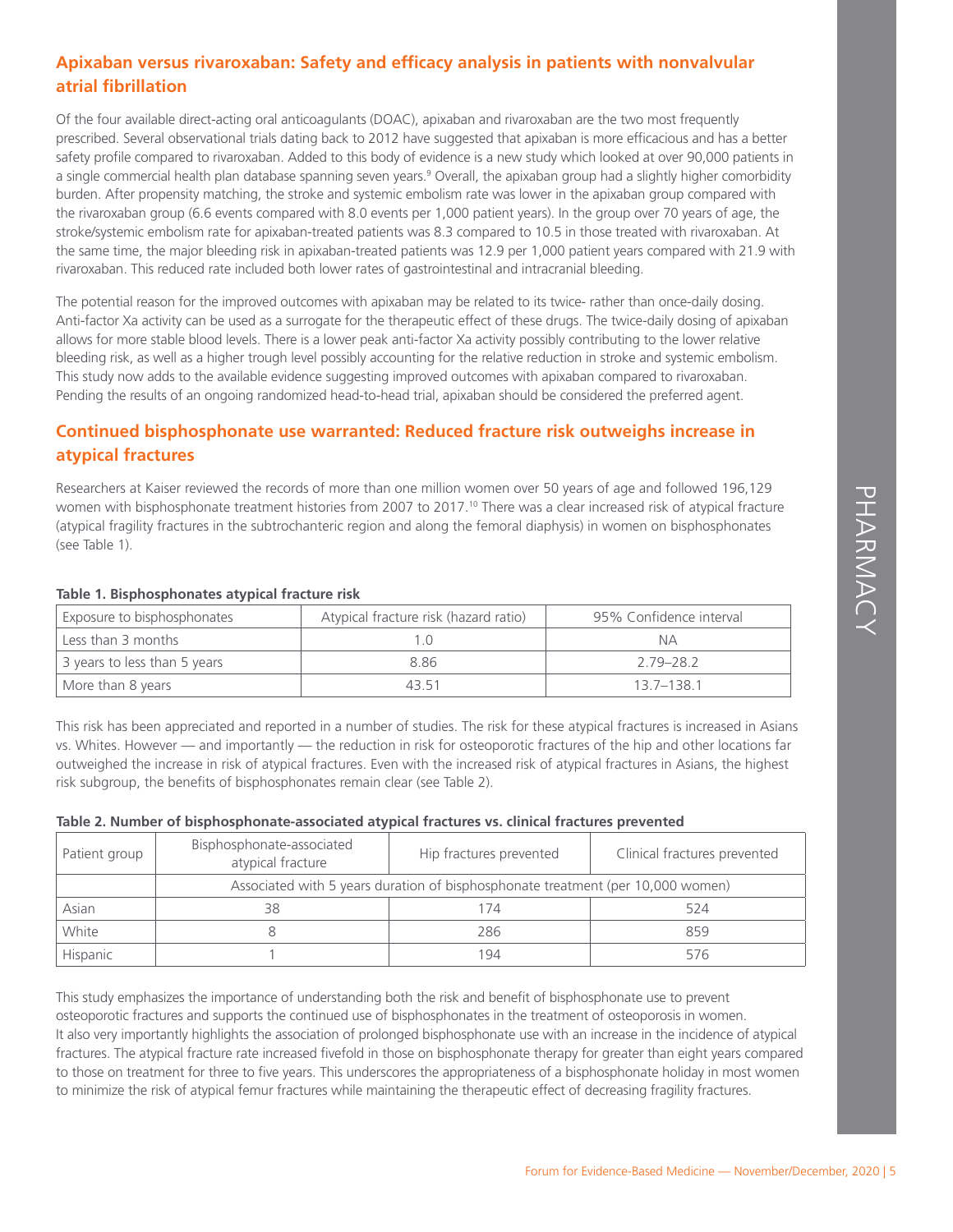

# **Shared decision-making tool for anticoagulation**

Atrial fibrillation (AF) is associated with increased risk of systemic embolism and stroke. The use of anticoagulation reduces the risk of stroke by about 65% among patients with non-valvular AF. Yet nearly half of patients with AF do not start anticoagulation or do not remain compliant.<sup>11</sup> A major 2014 guideline addressing the management of AF issued a class I recommendation for the use of shared decision-making (SDM) to individualize the benefits and harms of anticoagulant treatment for patients at risk of stroke.<sup>12</sup> Although SDM tools have been developed, rigorous evaluation of the tools is lacking. A recently published study compared several quality and outcome measures between patients with AF who were randomly selected to receive the SDM intervention about anticoagulation and control patients who received standard care (discussions without the SDM tool).13

The clinical trial was conducted at several locations including emergency and inpatient hospital departments, primary care clinics and cardiology clinics. All participating clinicians had experience discussing the use of anticoagulation for AF. Eligible patients were diagnosed with nonvalvular AF, were at high risk of a thromboembolic event based on CHA<sub>2</sub>DS<sub>2</sub>-VASc score and were literate. Survey items about the discussions were completed by patients and clinicians. Patient involvement in decision-making was assessed by video recording of the encounter and use of the Observing Patient Involvement in Decision-Making (OPTION) scale.

Among 942 patients recruited, 463 were randomized to the SDM intervention and 459 to standard care. Patient reports were similar between groups for survey items about clinicians showing respect, listening carefully and using terms that were easy to understand. Patients recommended the communication approach with and without SDM similarly (90.9% versus 89.9%). Decisional conflict, assessed from the Decisional Conflict Scale, was similarly low in both groups; patient–clinician concordance about treatment selection was similarly high in both groups. Clinicians were more satisfied with the encounters where SDM was used and more likely to recommend the SDM approach to others. Patients were more involved in decisionmaking when SDM was used. Yet, the encounter durations with and without SDM did not differ, with mean 32±16 minutes versus 31±17 minutes.

Thus, an SDM tool about anticoagulation may improve clinician satisfaction, better engage patients in the decision-making process, and does not necessarily prolong the encounter duration. Some study limitations were present. The nature of the intervention precluded clinician blinding, which may have affected how clinicians interacted with patients and how they rated their own satisfaction with SDM. Selection bias also may be present, including the participation of clinicians based on experience with these discussions and the possibility of selective enrollment of patients by clinicians.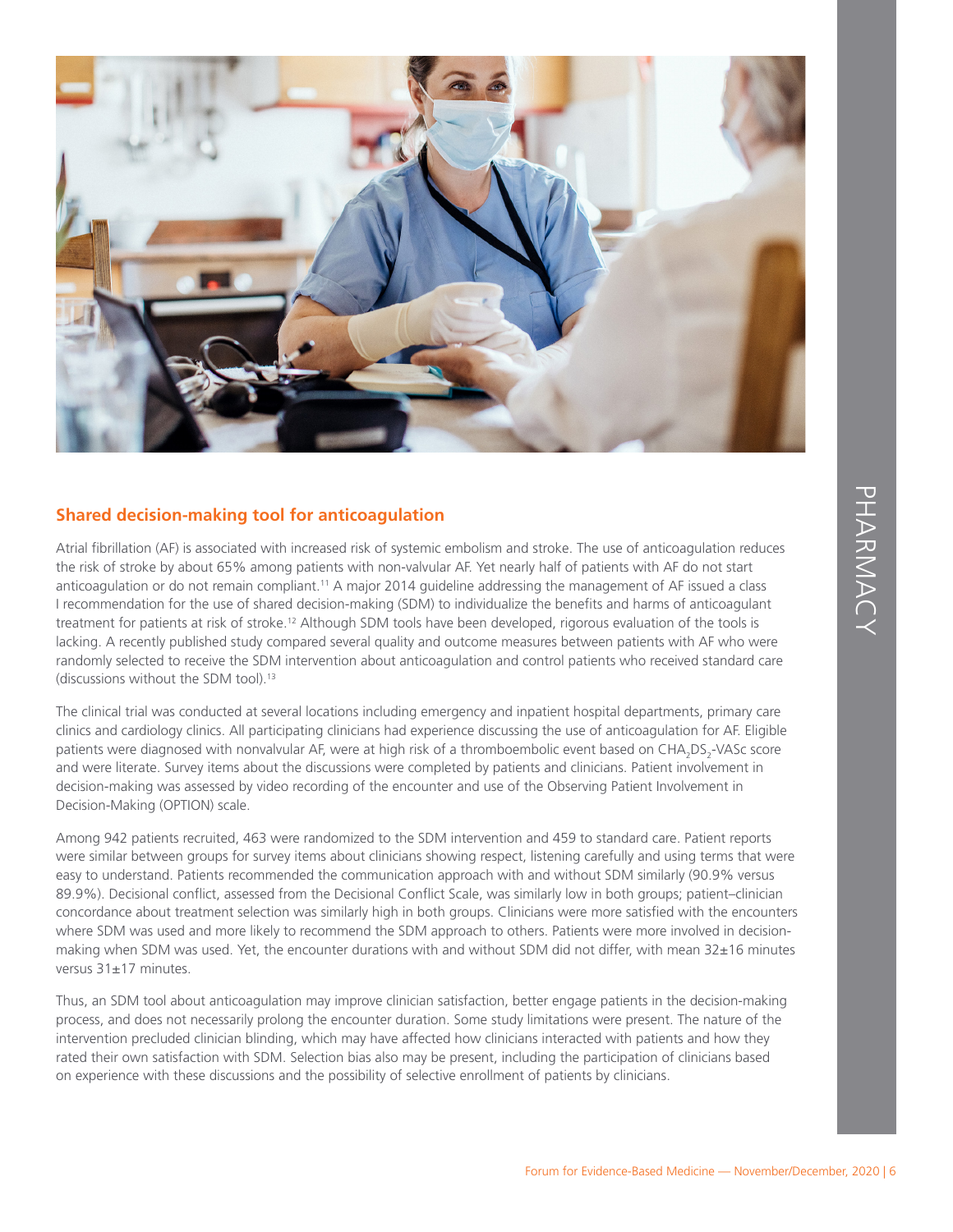# **Pulmonary rehabilitation in Medicare beneficiaries decreases mortality**

Researchers used Medicare claims data to study 197,376 patients hospitalized for COPD exacerbations in the United States in 2014.14 Patients who began pulmonary rehabilitation within 90 days of discharge (1.5%) had a 7.3% mortality rate at one year. Patients not undergoing pulmonary rehabilitation or beginning rehabilitation more than 90 days after discharge had a one-year mortality rate of 19.6%. The absolute lower risk of death resulting from initiation of pulmonary rehabilitation within 90 days of hospitalization was 12.3%. Authors did acknowledge that patients receiving rehabilitation had fewer comorbidities, a lower frailty index, were younger and lived nearer to a rehabilitation facility. Authors attempted to account for these differences using a propensity-matched cohort but acknowledged potential unaccounted for confounding factors. Another recent metaanalysis of 13 studies (801 patients) similarly showed the benefits of early pulmonary rehabilitation following hospital discharge (relative mortality risk 0.58).15

Remarkably, only 1.5% of patients with COPD hospitalizations in this study participated in pulmonary rehabilitation. In an accompanying editorial, three reasons are suggested for this contradiction: 1) providers failing to encourage or order pulmonary rehabilitation at discharge; 2) failure likely resulting from the lack of financial or quality incentives and/or a lack of awareness of patients and providers of the benefit of pulmonary rehabilitation; and 3) consistently under-resourced pulmonary rehabilitation programs.16

With noninvasive ventilation and continuous oxygen therapy in severely hypoxic patients, the only treatments to show a survival benefit in COPD, the benefits of pulmonary rehabilitation post hospital discharge should be welcomed by clinicians and patients. This study should serve as an important notice to clinicians, patients, health plans and payors of the benefits of early pulmonary rehabilitation for patients with COPD following an exacerbation.

# **Asymptomatic intracranial artery stenoses are common and confer relatively low stroke risk**

Although intracranial artery stenosis is a leading cause of stroke, little is known about the prevalence or the prognosis of intracranial stenoses that are found incidentally and are asymptomatic. A recent population-based study addressed these gaps in knowledge.<sup>17</sup> Investigators recruited patients who had a transient ischemic attack (TIA) or minor stroke and underwent vascular imaging by magnetic resonance angiography (MRA), computed tomography angiography (CTA), or transcranial Doppler. Significant stenosis was defined as ≥50% of the vessel luminal diameter. If the intracranial artery stenosis corresponded with the TIA clinical presentation or the parenchymal stroke, it was labeled symptomatic, whereas asymptomatic stenoses were unrelated to any clinical events or parenchymal evidence of stroke. Stenoses of the carotid artery bifurcations were also evaluated. Follow-up was done at 1, 6, 12, 24, 60, and 120 months.



Of the 1,368 patients eligible for the study, 426 intracranial stenoses were identified in 260 patients. Of these, 58 patients (4.2%) had only symptomatic stenoses; 155 (11.3%) had only asymptomatic stenoses; and 47 (3.4%) had both symptomatic and asymptomatic stenoses. The prevalence of asymptomatic stenoses increased with age: 4.8% among patients younger than 70 years and 34.6% among patients 90 years of age and older. Additionally, asymptomatic intracranial stenosis was more common than asymptomatic carotid artery (extracranial) stenosis in this cohort (14.8% versus 7.2%).

Among patients with only asymptomatic intracranial stenoses, 506 patient-years of follow-up led to detection of eight recurrent strokes. However, only three strokes occurred in the stenotic artery distributions, for an annualized stroke rate from asymptomatic intracranial stenoses of 0.6%. The major morbidity with surgery for intracranial stenosis is as high as 5%, or close to tenfold higher than the annual stroke rate with medical management.

mptomatic stenoses; and 47 (3.4%) had both<br>
are are prevalence of<br>
are than 70 years and 34.6% among parents<br>
gee than 70 years and 34.6% among parents<br>
en and older. Additionally, asymptomatic<br>
enosis was more common than In summary, asymptomatic intracranial arterial stenoses are common, especially among older aged patients, and confer relatively low stroke risk. Based on these results, when an intracranial arterial stenosis is found on neuroimaging and is unrelated to the clinical presentation or stroke distribution, the patient can be counseled about the low stroke risk, and the clinician can avoid follow-up imaging to monitor the asymptomatic lesion. The treatment should be guideline-directed medical therapy.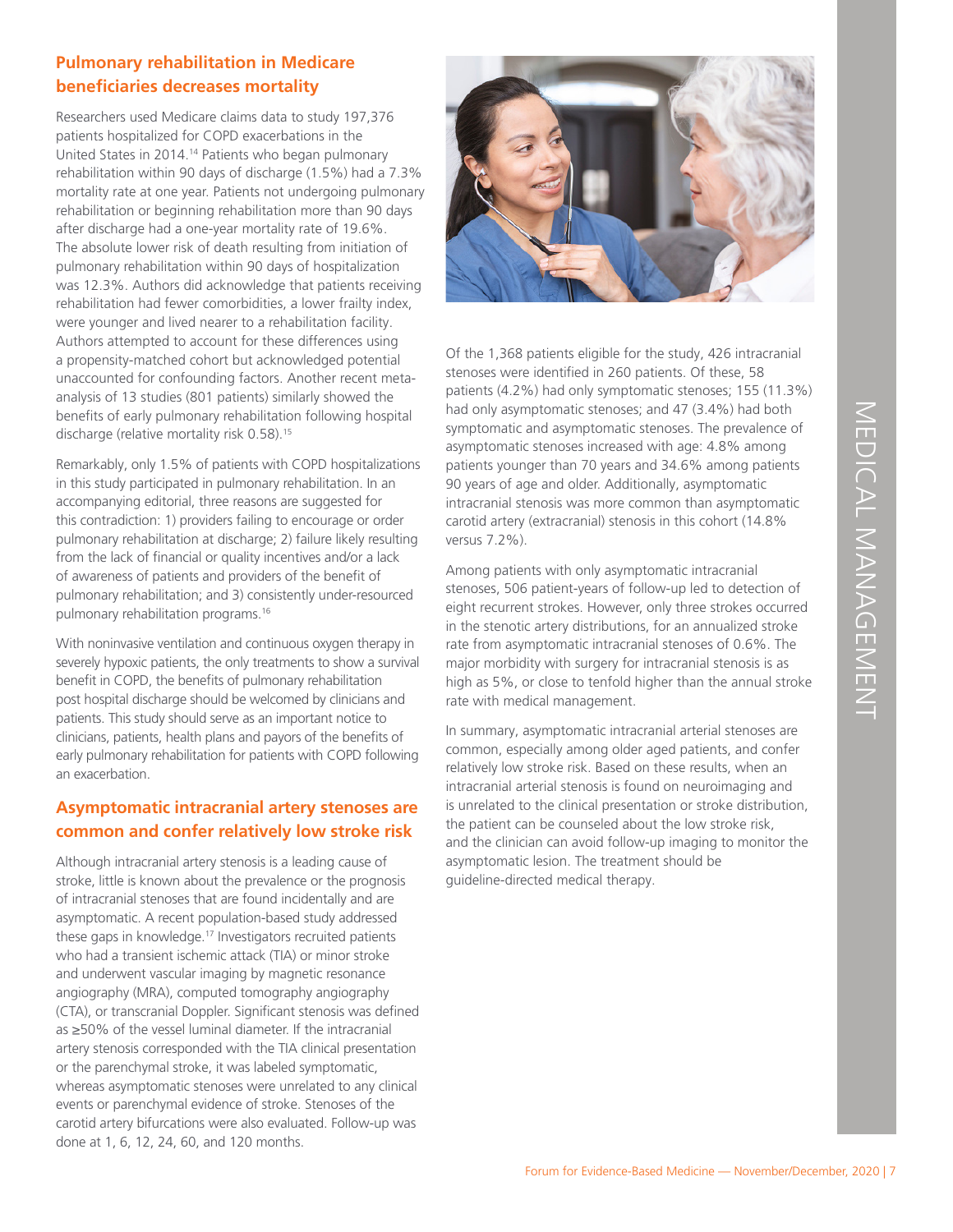# For Existenable review. Am J Med. 2010;123(7).<br>
For Existin attrict if for Evidence, 2014;130(23).<br>
From the respitalization for CoPD and 1-year survival among<br>
abilitation following COPD-exacerbations: A systematic revie

### **References**

- **1.** Smilowitz NR, Berger JS. Perioperative cardiovascular risk assessment and management for noncardiac surgery. *JAMA*. 2020;324(3):279. doi:10.1001/ jama.2020.7840.
- Ganguli I, Lupo C, Mainor AJ, et al. Prevalence and cost of care cascades after low-value preoperative electrocardiogram for cataract surgery in fee-for-service Medicare beneficiaries. *JAMA Intern Med*. 2019;179(9):1211. doi:10.1001/jamainternmed.2019.1739.
- 3. Rubin DS, Hughey R, Gerlach RM, Ham SA, Ward RP, Nagele P. Frequency and outcomes of preoperative stress testing in total hip and knee arthroplasty from 2004 to 2017. *JAMA Cardiol.* 2020. doi:10.1001/jamacardio.2020.4311.
- 4. Duceppe E, Patel A, Chan MT, et al. Preoperative N-terminal pro–B-type natriuretic peptide and cardiovascular events after noncardiac surgery. *Ann Intern Med*. 2019;172(2):96. doi:10.7326/m19-2501.
- 5. Rodseth RN, Biccard BM, Manach YL, et al. The prognostic value of pre-operative and post-operative B-type natriuretic peptides in patients undergoing noncardiac surgery. *J Am Coll Cardiol*. 2014;63(2):170-180. doi:10.1016/j.jacc.2013.08.1630.
- 6. Douketis JD, Spyropoulos AC, Kaatz S, et al. Perioperative bridging anticoagulation in patients with atrial fibrillation. *N Engl J Med*. 2015;373(9):823-833. doi:10.1056/nejmoa1501035.
- 7. Douketis JD, Spyropoulos AC, Duncan J, et al. Perioperative management of patients with atrial fibrillation receiving a direct oral anticoagulant. *JAMA Intern Med.* 2019;179(11):1469. doi:10.1001/jamainternmed.2019.2431.
- 8. Mahmoud KD, Sanon S, Habermann EB, et al. Perioperative cardiovascular risk of prior coronary stent implantation among patients undergoing noncardiac surgery. *J Am Coll Cardiol*. 2016;67(9):1038-1049. doi:10.1016/j.jacc.2015.11.063.
- 9. Fralick M, Colacci M, Schneeweiss S, Huybrechts KF, Lin KJ, Gagne JJ. Effectiveness and safety of apixaban compared with rivaroxaban for patients with atrial fibrillation in routine practice. *Ann Intern Med.* 2020;172(7):463. doi:10.7326/m19-2522.
- 10. Black DM, Geiger EJ, Eastell R, et al. Atypical femur fracture risk versus fragility fracture prevention with bisphosphonates. *New Engl J Med*. 2020;383(8):743- 753. doi:10.1056/nejmoa1916525.
- 11. Ogilvie IM, Newton N, Welner SA, Cowell W, Lip GY. Underuse of oral anticoagulants in atrial fibrillation: A systematic review. *Am J Med.* 2010;123(7). doi:10.1016/j.amjmed.2009.11.025.
- 12. January CT, Wann LS, Alpert JS, et al. 2014 AHA/ACC/HRS guideline for the management of patients with atrial fibrillation. *Circulation*. 2014;130(23). doi:10.1161/cir.0000000000000041.
- 13. Kunneman M, Branda ME, Hargraves IG, et al. Assessment of shared decision-making for stroke prevention in patients with atrial fibrillation. *JAMA Intern Med.* 2020;180(9):1215. doi:10.1001/jamainternmed.2020.2908.
- 14. Lindenauer PK, Stefan MS, Pekow PS, et al. Association between initiation of pulmonary rehabilitation after hospitalization for COPD and 1-year survival among Medicare beneficiaries. *JAMA*. 2020;323(18):1813. doi:10.1001/jama.2020.4437.
- 15. Ryrsø CK, Godtfredsen NS, Kofod LM, et al. Lower mortality after early supervised pulmonary rehabilitation following COPD-exacerbations: A systematic review and meta-analysis. *BMC Pul Med.* 2018;18(1). doi:10.1186/s12890-018-0718-1.
- 16. Rochester CL, Holland AE. Pulmonary rehabilitation and improved survival for patients with COPD. *JAMA*. 2020;323(18):1783. doi:10.1001/jama.2020.4436.
- 17. Hurford R, Wolters FJ, Li L, Lau KK, Küker W, Rothwell PM. Prognosis of asymptomatic intracranial stenosis in patients with transient ischemic attack and minor stroke. *JAMA Neurol.* 2020;77(8):947. doi:10.1001/jamaneurol.2020.1326.